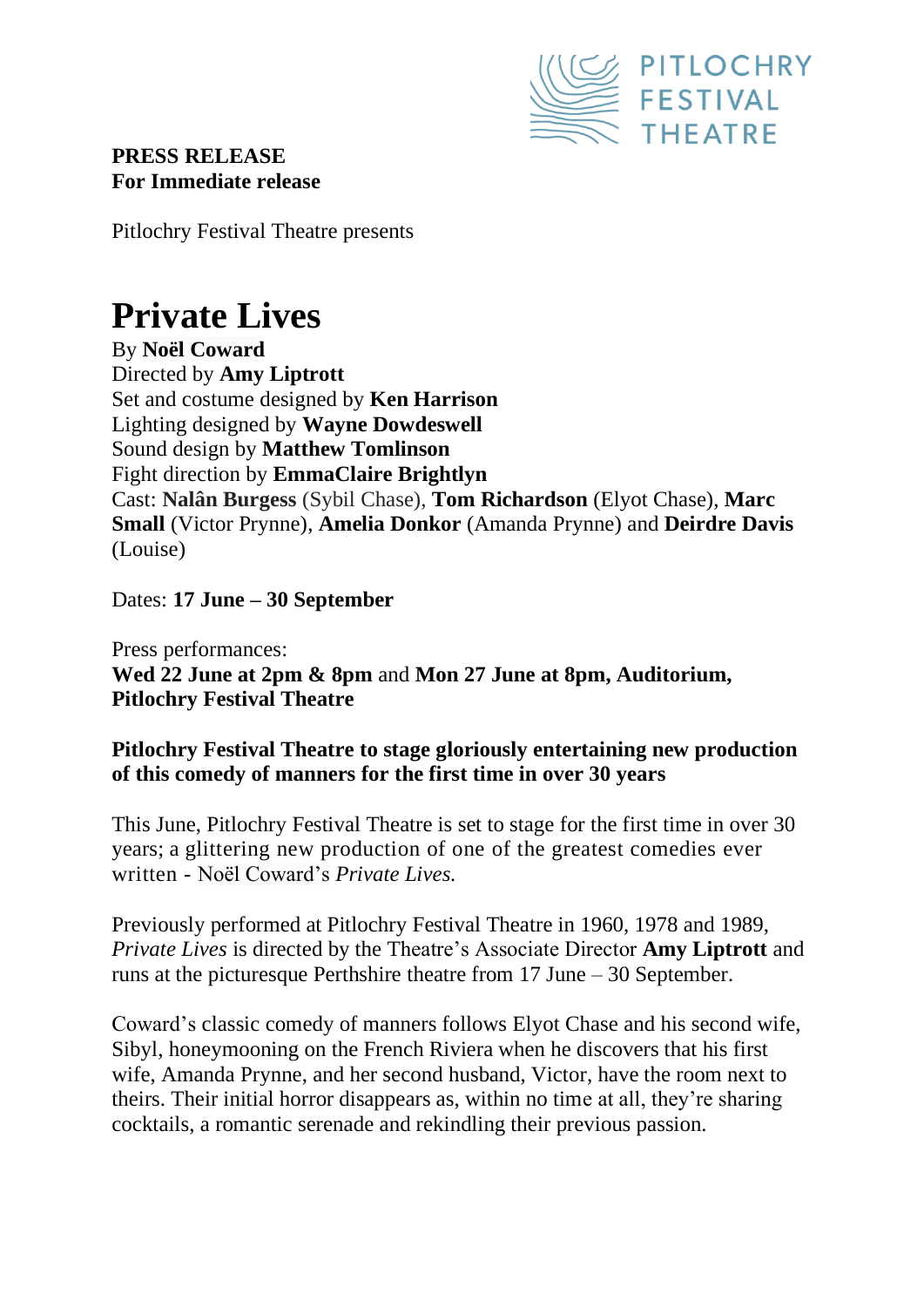

Caring nothing for scandal, they elope to Amanda's Paris flat where their lust thaws as quickly as it had reignited, and they resume the slanging match which drove them apart in the first place.

Written in only three days, *Private Lives*, remains Coward's greatest success and the play that marked the peak of his career. First performed on 18 August 1930 at the King's Theatre in Edinburgh, as part of the Edinburgh International Festival, featuring Noël Coward and Laurence Olivier in the cast, *Private Lives* is a masterpiece of 1930s high comedy, full of razor-sharp wit and sparkling dialogue, and remains one of the most sophisticated, entertaining plays ever written, offering an evening of acutely sharp, divinely decadent, and unashamed humour.

Over the years the play has been performed worldwide attracting a stellar line up of talent including Richard Burton, Alan Rickman, Elizabeth Taylor, Maggie Smith, Kim Cattrall, Penelope Keith and Lindsay Duncan.

*Private Lives* cast will feature **Tom Richardson** *(The Prince and the Pauper*, New Vic Theatre) and **Nalân Burgess** (*Welcome to Iran*, Royal National Theatre and Theatre Royal Stratford East) as Elyot and Sibyl Chase; **Marc Small** (*Barefoot in the Park*, Pitlochry Festival Theatre) and **Amelia Donkor** (A*s You Like It* and *The Taming of the Shrew*, Royal Shakespeare Company and *Eastender*s, BBC) as Victor and Amanda Prynne; and **Deirdre Davis** (Eileen Donachie in *River City*, BBC Scotland and the films *Orphans* and *Get Duked*) as Louise.

*Private Lives* is designed by **Ken Harrison**, lighting design by **Wayne Dowdeswell**, sound design by **Matthew Tomlinson** and fight direction by **EmmaClaire Brightlyn**.

#### Director **Amy Liptrott** said:

"*I'm excited to be directing Private Lives after a two-year hiatus! For me, this play is about what happens when you remove the romance of structured and conventional expressions of love like a wedding. It's love in the light of day, the day after a wedding – with a hangover. It's seeing and dealing with the reality of a lifetime not just a moment in time. It's the monotonous ploughing on and forgiving and embracing the whole rather than the bits that are just polished for show. Amanda and Victor, and Elyot and Sybil and Louise are such brilliant and loveable characters. I'm looking forward to getting into rehearsals with a fantastic cast and exploring what it means to be in love!"*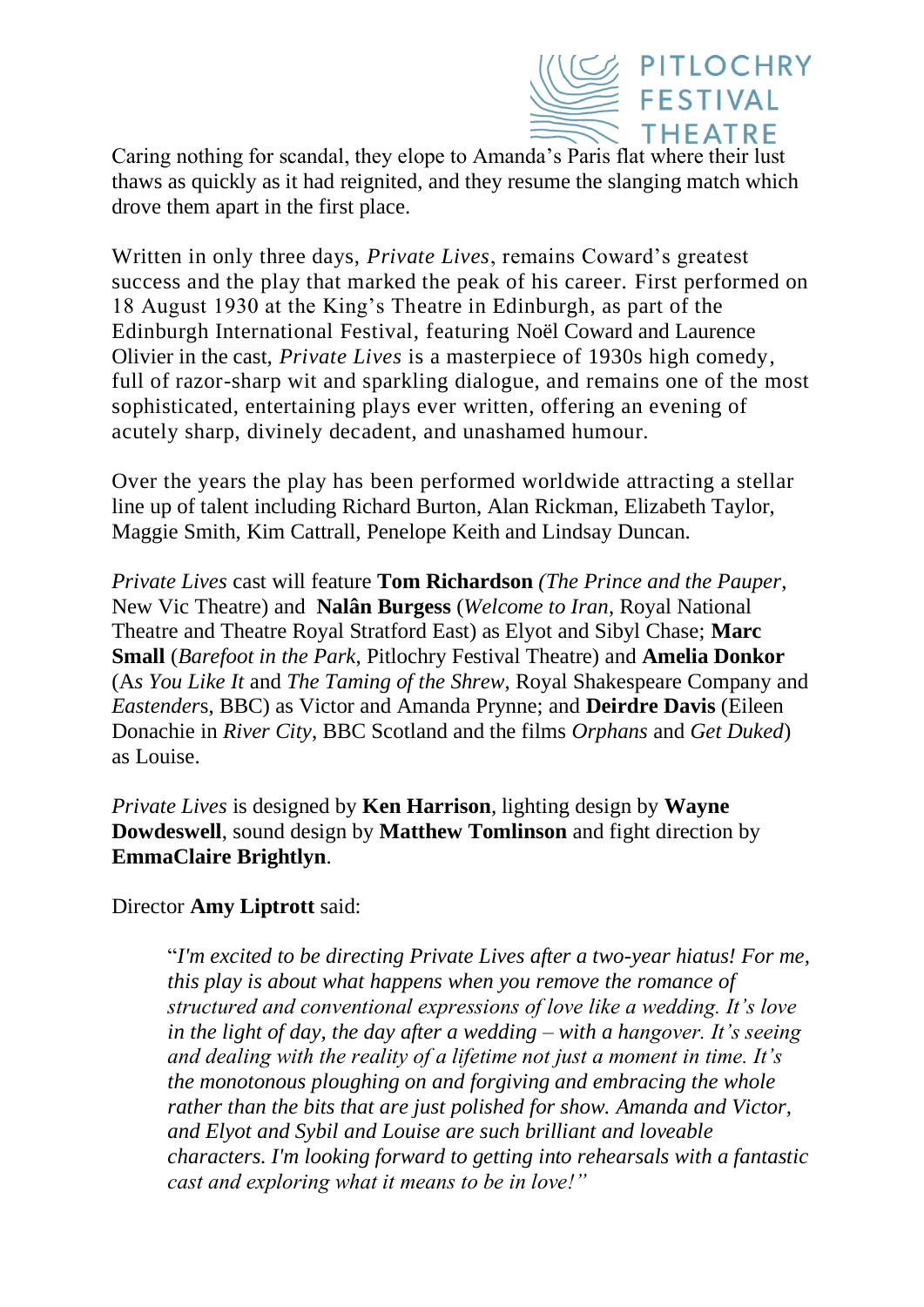

# *Private Lives* runs at Pitlochry Festival Theatre from 17 June – 30 September. Tickets are available from the box office on **01796 484626** or online at **[pitlochryfestivaltheatre.com](about:blank)**

#### **-Ends-**

**For all press interviews please contact Duncan Clarke PR: T 07880893750 or E [duncanclarkepr@gmail.com](about:blank)**

## **NOTES TO EDITORS**

**Press performances: Wed 22 June at 2pm & 8pm** and **Mon 27 June at 8pm, Auditorium, Pitlochry Festival Theatre**

*Private Lives*  **17 June – 30 September Eve perf at 8pm**: June: 17, 18, 21,27/ July: 1, 8, 12, 13, 16, 25, 30 /August: 5, 15, 16, 31/ September: 9, 10, 16, 20, 29 **Mat perf at 2pm**: 22 June; 2, 9 July; 1, 21 & 30 September

**Ticket prices:** From £16 **Box Office and group bookings:** 01796 484626 **email** [boxoffice@pitlochryfestivaltheatre.com](about:blank) **Website:** [pitlochryfestivaltheatre.com](about:blank)

## **Pitlochry Festival Theatre. A Theatre for Everyone. A Theatre for a Lifetime.**

For over 70 years, we've been Highland Perthshire's artistic heart and soul, sitting perched on the edge of the River Tummel and looking out to Ben-y-Vrackie. Established in 1951 as The Theatre in a Tent, Pitlochry Festival Theatre offers a theatrical experience unique in Scotland - a summer season performed in repertory, allowing audiences to enjoy six different productions in six days, all performed by a resident company of actors. Now attracting over 100,000 visitors each year, we're not just a venue - we're also famous for producing large-scale plays and musicals that delight theatregoers of all ages.

As part of our mission to create, nurture and inspire, we encourage interactive creativity through our programme of festivals, workshops and other events for young people, families, writers, and professional creatives.